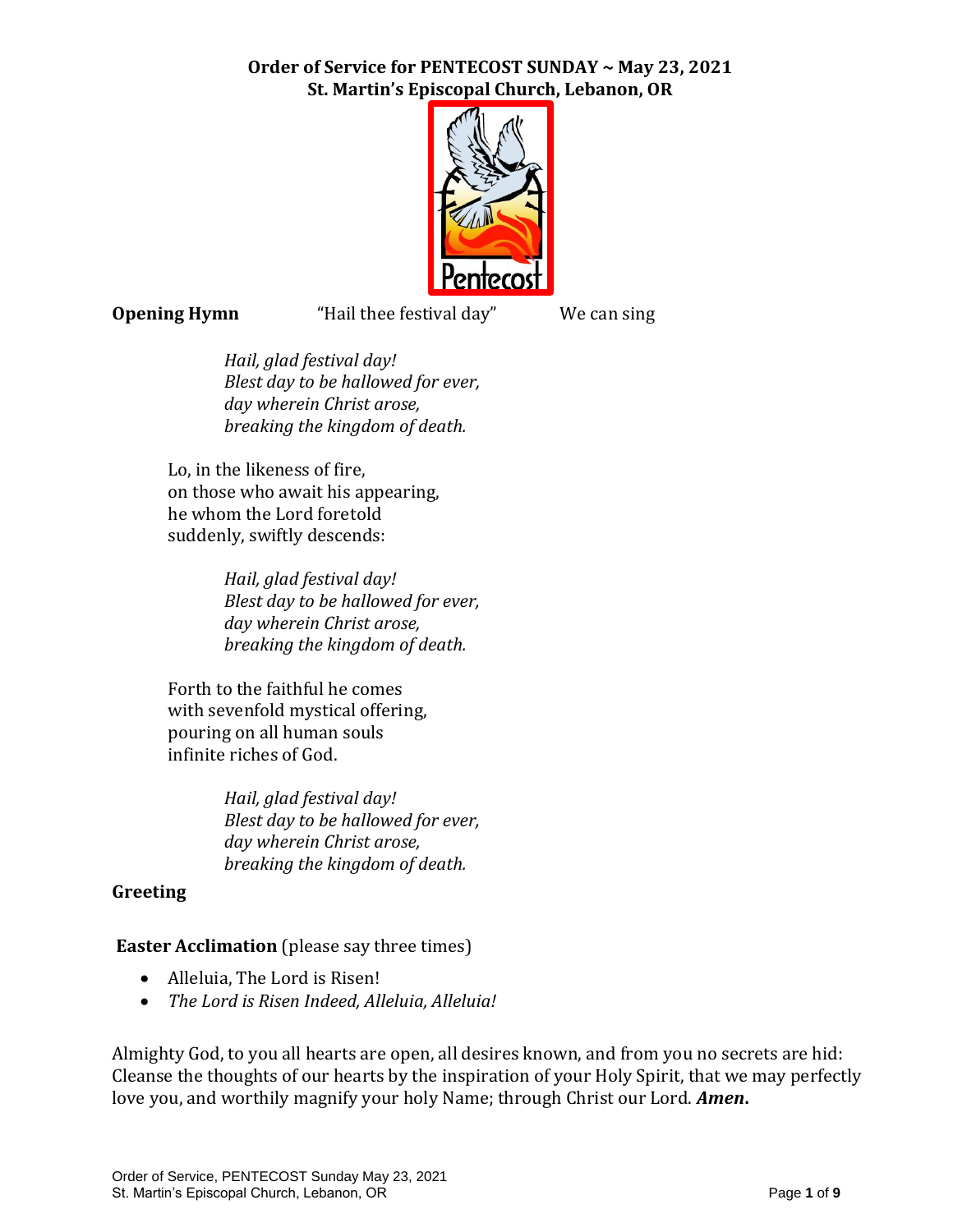**Gloria** *(sung)*  Glory to God in the highest, and peace to his people on earth. Lord God, heavenly King, almighty God and Father, we worship you, we give you thanks, we praise you for your glory. Lord Jesus Christ, only Son of the Father, Lord God, Lamb of God, you take away the sin of the world: have mercy on us; you are seated at the right hand of the Father: receive our prayer. For you alone are the Holy One, you alone are the Lord, you alone are the Most High, Jesus Christ, with the Holy Spirit, in the glory of God the Father. *Amen.*

### **Collect** *(please say together)*

Almighty God, on this day you opened the way of eternal life to every race and nation by the promised gift of your Holy Spirit: Shed abroad this gift throughout the world by the preaching of the Gospel, that it may reach to the ends of the earth; through Jesus Christ our Lord, who lives and reigns with you, in the unity of the Holy Spirit, one God, for ever and ever. *Amen.*

## **First Lesson - A Reading from the Book of Acts [Acts 2:1-21](https://lectionarypage.net/YearB_RCL/Pentecost/BPentDay_RCL.html#ot1)**

When the day of Pentecost had come, the disciples were all together in one place. And suddenly from heaven there came a sound like the rush of a violent wind, and it filled the entire house where they were sitting. Divided tongues, as of fire, appeared among them, and a tongue rested on each of them. All of them were filled with the Holy Spirit and began to speak in other languages, as the Spirit gave them ability.

Now there were devout Jews from every nation under heaven living in Jerusalem. And at this sound the crowd gathered and was bewildered, because each one heard them speaking in the native language of each. Amazed and astonished, they asked, "Are not all these who are speaking Galileans? And how is it that we hear, each of us, in our own native language? Parthians, Medes, Elamites, and residents of Mesopotamia, Judea and Cappadocia, Pontus and Asia, Phrygia and Pamphylia, Egypt and the parts of Libya belonging to Cyrene, and visitors from Rome, both Jews and proselytes, Cretans and Arabs-- in our own languages we hear them speaking about God's deeds of power." All were amazed and perplexed, saying to one another, "What does this mean?" But others sneered and said, "They are filled with new wine."

But Peter, standing with the eleven, raised his voice and addressed them, "Men of Judea and all who live in Jerusalem, let this be known to you, and listen to what I say. Indeed, these are not drunk, as you suppose, for it is only nine o'clock in the morning. No, this is what was spoken through the prophet Joel:

> `In the last days it will be, God declares, that I will pour out my Spirit upon all flesh, and your sons and your daughters shall prophesy,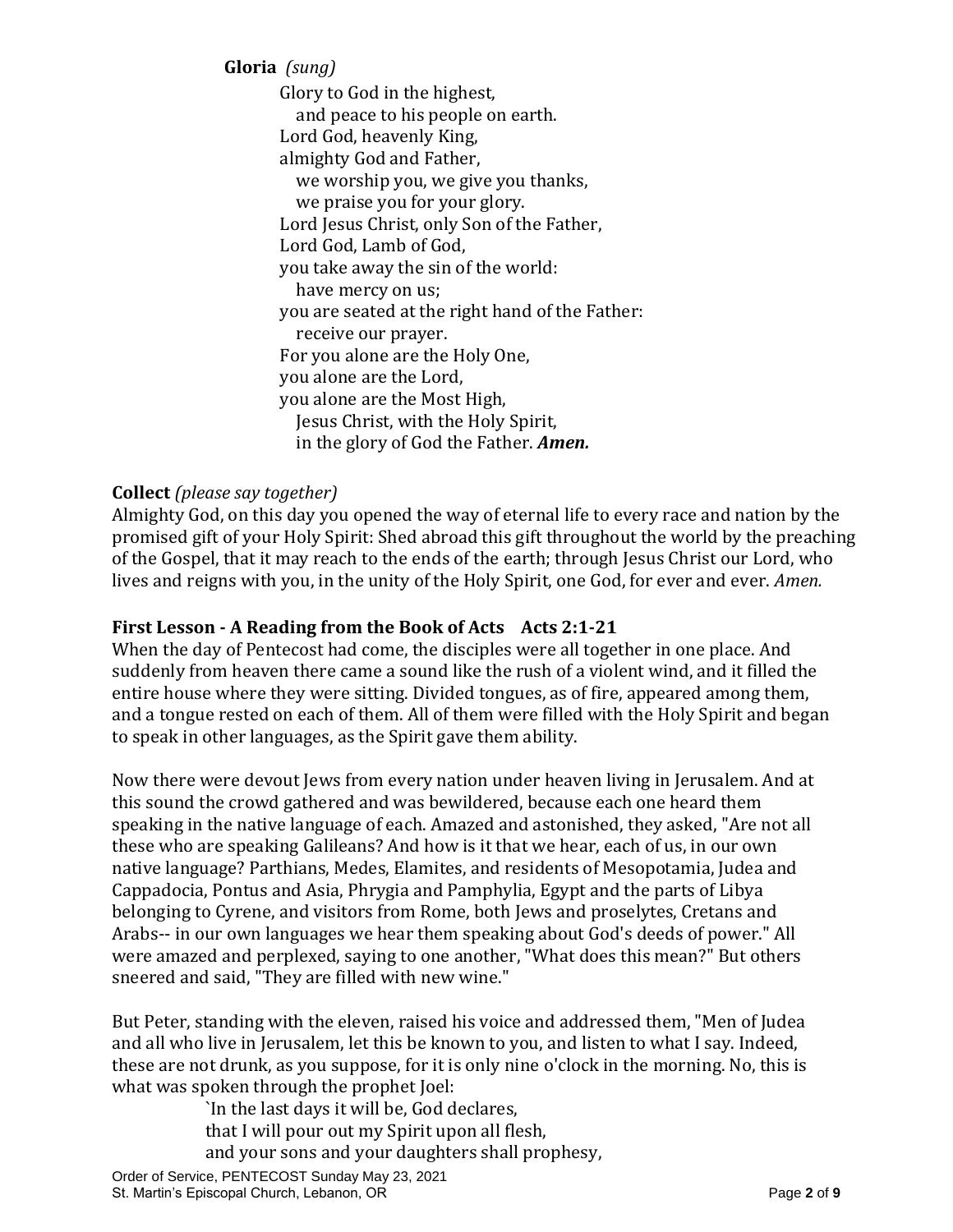and your young men shall see visions, and your old men shall dream dreams. Even upon my slaves, both men and women, in those days I will pour out my Spirit; and they shall prophesy. And I will show portents in the heaven above and signs on the earth below, blood, and fire, and smoky mist. The sun shall be turned to darkness and the moon to blood, before the coming of the Lord's great and glorious day. Then everyone who calls on the name of the Lord shall be saved.' "

- Hear what the Spirit is Saying to God's people
- *Thanks be to God*

# **Psalm 104:25-35, 37**

- 25 O Lord, how manifold are your works! \* in wisdom you have made them all; the earth is full of your creatures.
- 26 Yonder is the great and wide sea with its living things too many to number, \* creatures both small and great.
- 27 There move the ships, and there is that Leviathan,  $*$ which you have made for the sport of it.
- 28 All of them look to you \* to give them their food in due season.
- 29 You give it to them; they gather it; \* you open your hand, and they are filled with good things.
- 30 You hide your face, and they are terrified; \* you take away their breath, and they die and return to their dust.
- 31 You send forth your Spirit, and they are created; \* and so you renew the face of the earth.
- 32 May the glory of the Lord endure for ever; \* may the Lord rejoice in all his works.
- 33 He looks at the earth and it trembles; \* he touches the mountains and they smoke.
- 34 I will sing to the Lord as long as I live; \* I will praise my God while I have my being.
- 35 May these words of mine please him; \* I will rejoice in the Lord.
- 37 Bless the Lord, O my soul. \* Hallelujah!

## **Second Lesson -- a Reading from the Book of [Romans 8:22-27](https://lectionarypage.net/YearB_RCL/Pentecost/BPentDay_RCL.html#nt1)**

We know that the whole creation has been groaning in labor pains until now; and not only the creation, but we ourselves, who have the first fruits of the Spirit, groan inwardly while we wait for adoption, the redemption of our bodies. For in hope we were saved. Now hope that is seen is not hope. For who hopes for what is seen? But if we hope for what we do not see, we wait for it with patience.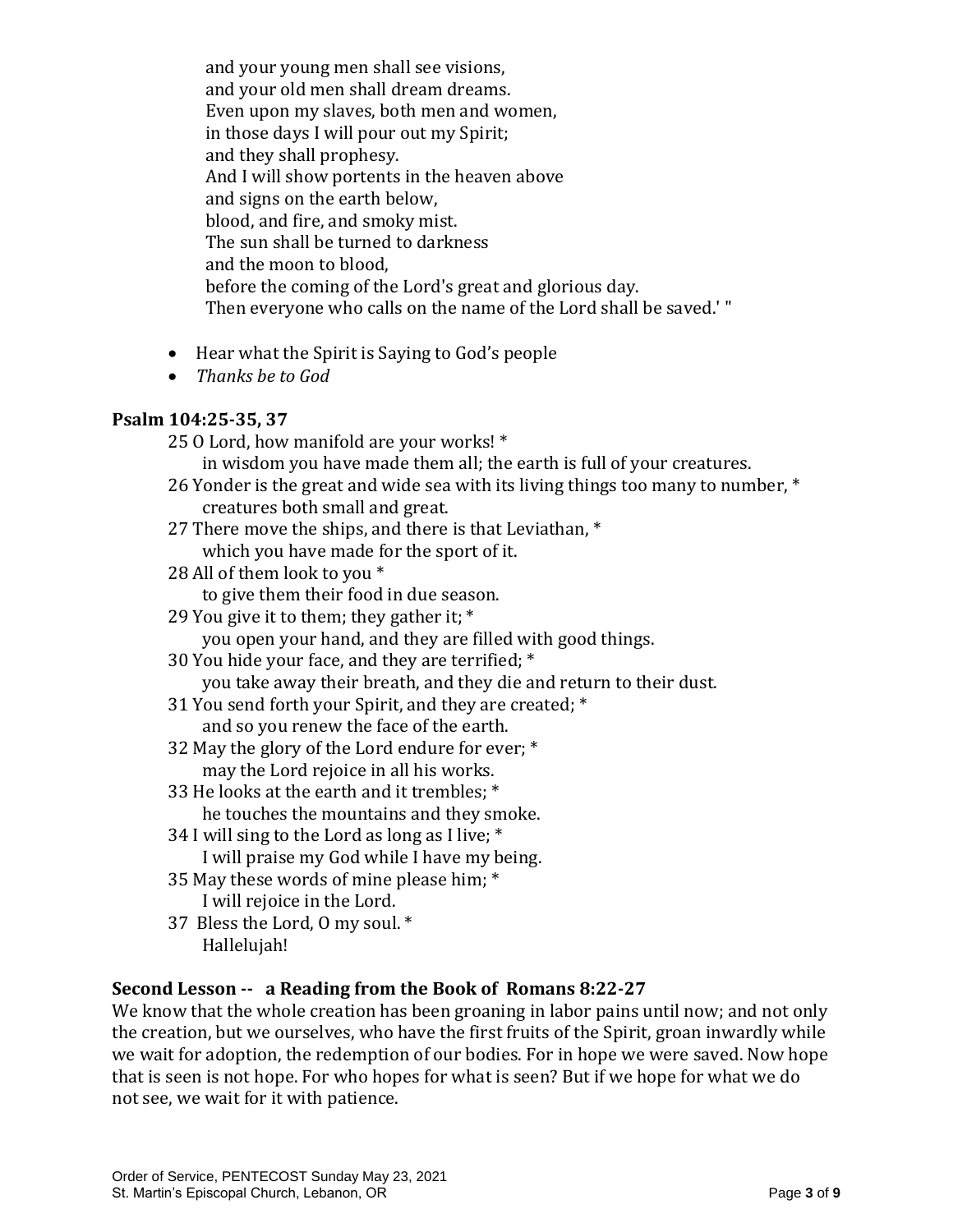Likewise the Spirit helps us in our weakness; for we do not know how to pray as we ought, but that very Spirit intercedes with sighs too deep for words. And God, who searches the heart, knows what is the mind of the Spirit, because the Spirit intercedes for the saints according to the will of God.

- Hear what the Spirit is Saying to God's people
- *Thanks be to God*

**Gospel Hymn** *"Come Holy spirit, Heav'nly Dove"* Hymn 510

Come, Holy Spirit, Heav'nly Dove, With all Thy quick'ning pow'rs; Kindle a flame of sacred love In these cold hearts of ours.

Come, Holy Spirit, Heav'nly Dove, With all Thy quick'ning pow'rs; Come, shed abroad a Savior's love, And that shall kindle ours.

### **The Gospel of our Lord Jesus Christ, According to John 15:26-27; 16:4b-15** *Glory to you, Lord Christ*

Jesus said to his disciples, "When the Advocate comes, whom I will send to you from the Father, the Spirit of truth who comes from the Father, he will testify on my behalf. You also are to testify because you have been with me from the beginning. "I did not say these things to you from the beginning, because I was with you. But now I am going to him who sent me; yet none of you asks me, 'Where are you going?' But because I have said these things to you, sorrow has filled your hearts. Nevertheless I tell you the truth: it is to your advantage that I go away, for if I do not go away, the Advocate will not come to you; but if I go, I will send him to you. And when he comes, he will prove the world wrong about sin and righteousness and judgment: about sin, because they do not believe in me; about righteousness, because I am going to the Father and you will see me no longer; about judgment, because the ruler of this world has been condemned.

"I still have many things to say to you, but you cannot bear them now. When the Spirit of truth comes, he will guide you into all the truth; for he will not speak on his own, but will speak whatever he hears, and he will declare to you the things that are to come. He will glorify me, because he will take what is mine and declare it to you. All that the Father has is mine. For this reason I said that he will take what is mine and declare it to you.

## **This is the Gospel of the Lord,**

*Praise to you, Lord Christ*

## **Nicene Creed**

We believe in one God, the Father, the Almighty, maker of heaven and earth, of all that is, seen and unseen.

Order of Service, PENTECOST Sunday May 23, 2021 St. Martin's Episcopal Church, Lebanon, OR **Page 4** of **9** Page 4 of **9** 

### **Sermon The Rev. Debbie Vanover**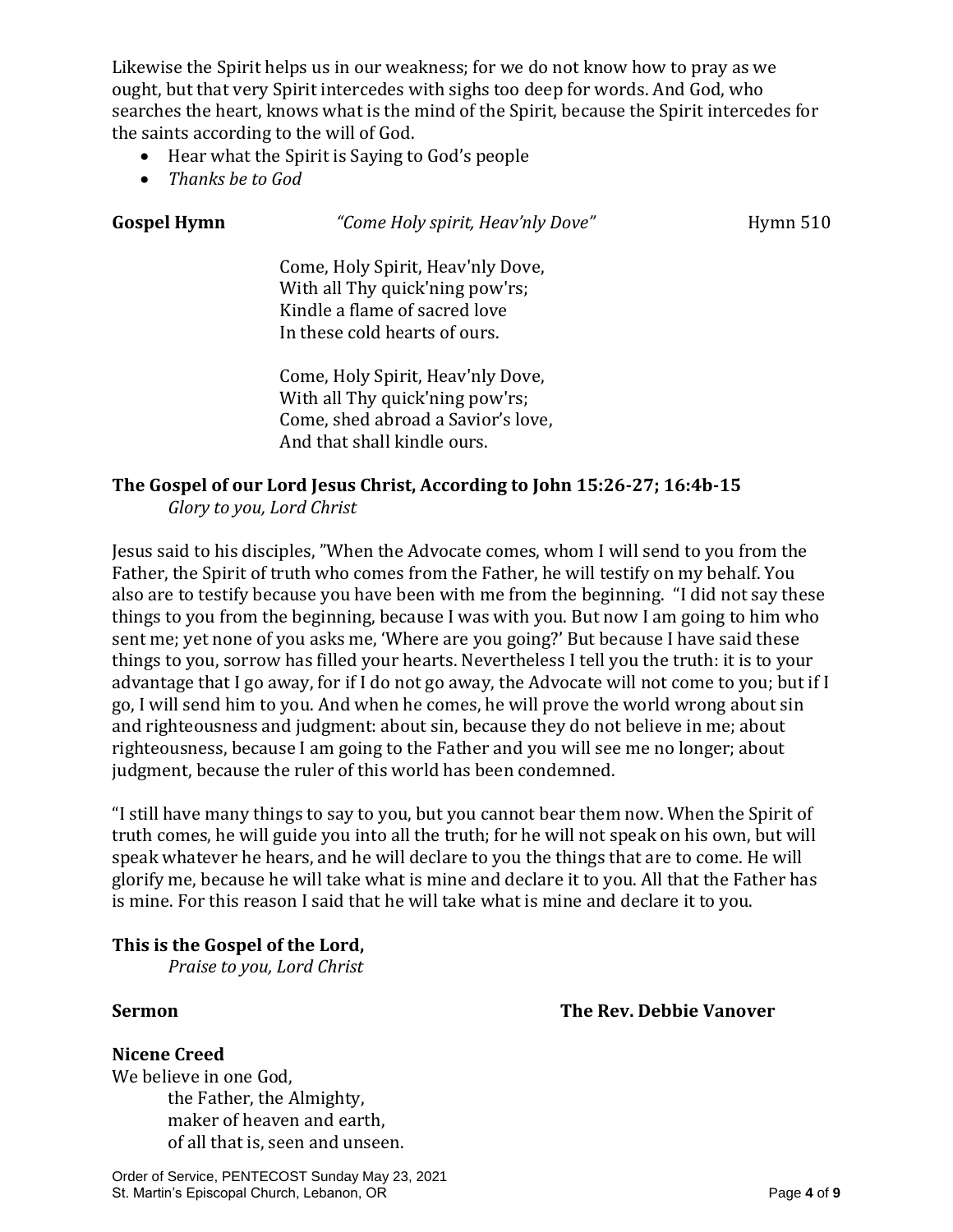We believe in one Lord, Jesus Christ, the only Son of God, eternally begotten of the Father, God from God, Light from Light, true God from true God, begotten, not made, of one Being with the Father. Through him all things were made. For us and for our salvation he came down from heaven: by the power of the Holy Spirit he became incarnate from the Virgin Mary, and was made man. For our sake he was crucified under Pontius Pilate; he suffered death and was buried. On the third day he rose again in accordance with the Scriptures; he ascended into heaven and is seated at the right hand of the Father. He will come again in glory to judge the living and the dead, and his kingdom will have no end. We believe in the Holy Spirit, the Lord, the giver of life, who proceeds from the Father and the Son. With the Father and the Son he is worshiped and glorified. He has spoken through the Prophets. We believe in one holy catholic and apostolic Church. We acknowledge one baptism for the forgiveness of sins. We look for the resurrection of the dead, and the life of the world to come. Amen.

## **Prayers of the People are a special form for Pentecost**

The response is: People *Lord, graciously hear us.*

The Spirit of God aids us in our weakness and teaches us to pray. In the power of the Spirit let us offer prayers to God for the needs, concerns, and hopes of all the world. For peace from on high and for our salvation.

Lord hear us *People: Lord, graciously hear us.*

For this parish family of St. Martin's, that we will faithfully bear witness to the risen Christ in word and deed.

Lord hear us *People: Lord, graciously hear us.*

For the peace of the whole world, for the welfare of the holy churches of God, and for the unity of all.

Lord hear us *People: Lord, graciously hear us.*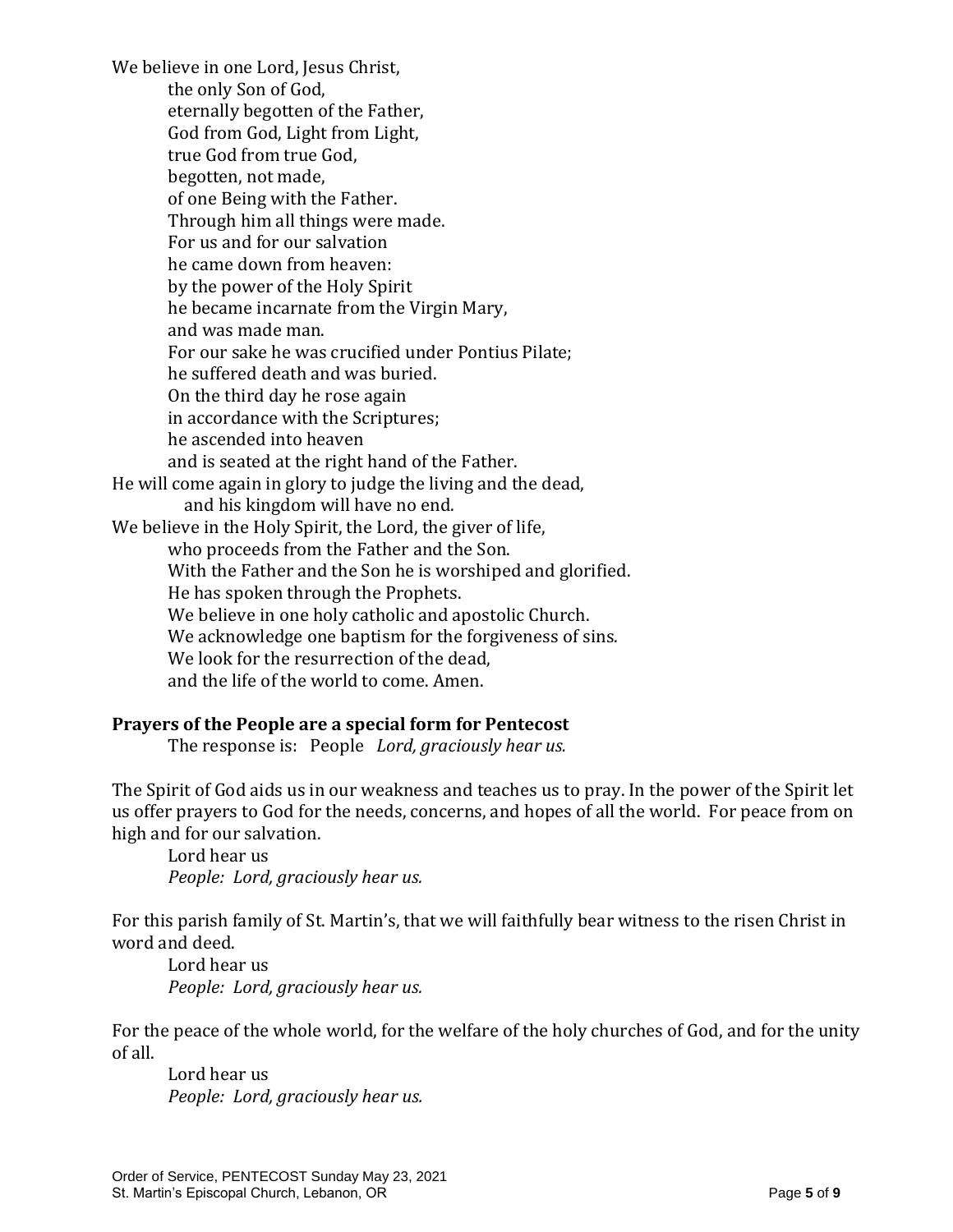For this holy gathering and for those who enter with faith, reverence, and fear of God. Lord hear us *People: Lord, graciously hear us.* For the newly baptized illumined by the light of Christ. Lord hear us *People: Lord, graciously hear us.*

For Michael our Presiding Bishop, Diana our Bishop, for all clergy, deacons, chaplains, and all who minister in Christ, and for all the holy people of God.

Lord hear us *People: Lord, graciously hear us.*

For the world and its leaders, our nation and its people. Lord hear us *People: Lord, graciously hear us.*

For all those in need, the suffering and the oppressed, travelers and prisoners, and the dying. Lord hear us *People: Lord, graciously hear us.*

For those who have gone before us under the sign of faith, and for all the departed, especially Ken Christ.

Lord hear us *People: Lord, graciously hear us.*

For ourselves, our families, and those we love, especially those on the prayer list and those we name at this time, silently or aloud

Lord hear us *People: Lord, graciously hear us.*

Remembering our most glorious and blessed Mary, Martin, and all the saints, let us offer ourselves and one another to the living God through Christ.

*To you, O Lord.*

Blessed are you, O Lord our God, for you transform our lives and make us new: Hear our prayers which we offer in confidence and breathe upon us with your Holy Spirit. Glory to you for ever and ever. *Amen.*

**The Peace** (please stay in your pew)

- The Peace of the Lord be always with you.
- *And also with you.*

## **Offertory Music**

## **The Liturgy of the Table**

## The Great Thanksgiving Eucharistic Prayer C BCP p. 367

The Lord be with you. *And also with you.* Lift up your hearts.

*We lift them to the Lord.*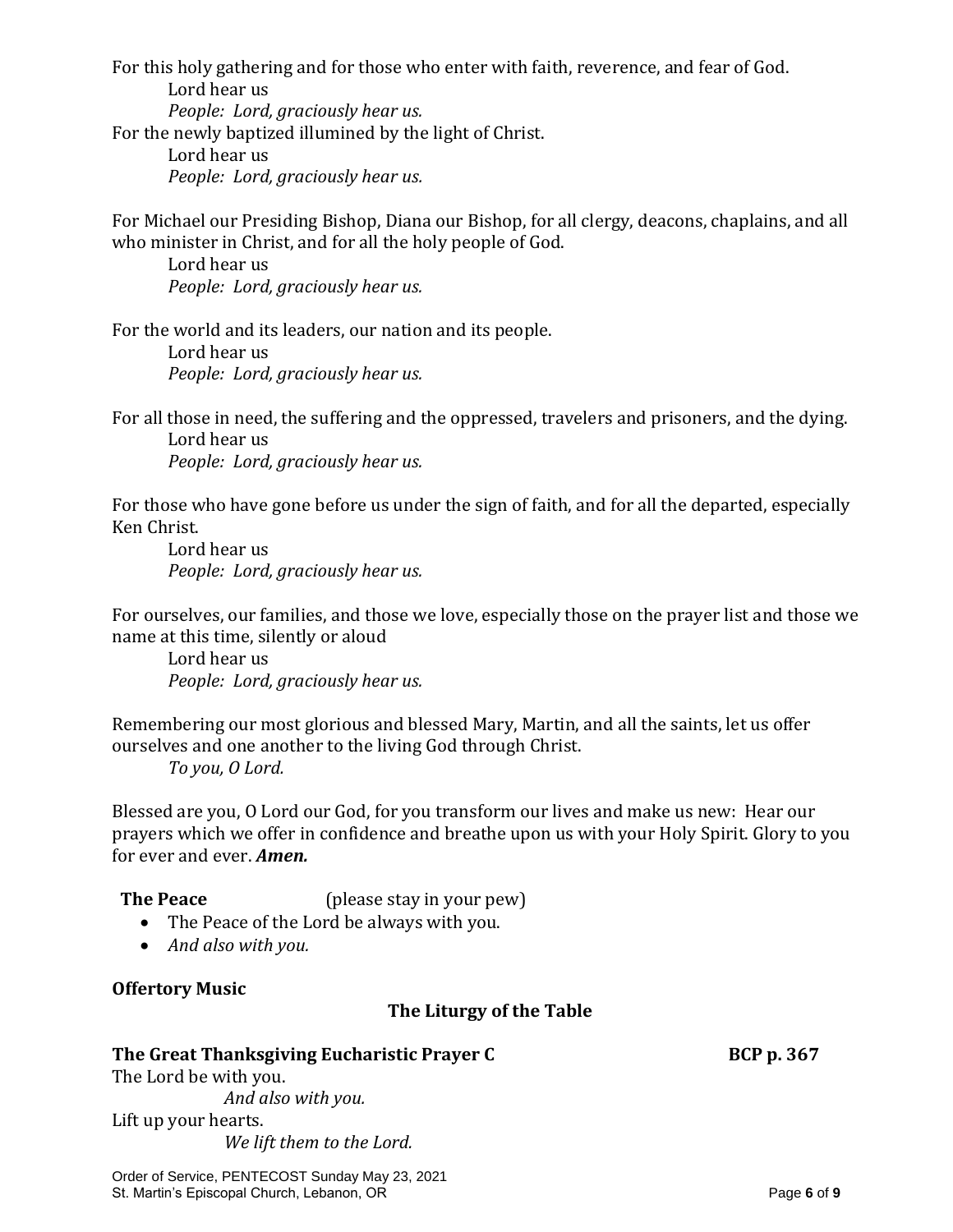Let us give thanks to the Lord our God.

 *It is right to give him thanks and praise.* God of all power, Ruler of the Universe, you are worthy of glory and praise. *Glory to you for ever and ever.*

At your command all things came to be: the vast expanse of interstellar space, galaxies, suns, the planets in their courses, and this fragile earth, our island home. *By your will they were created and have their being.*

From the primal elements you brought forth the human race, and blessed us with memory, reason, and skill. You made us the rulers of creation. But we turned against you, and betrayed your trust; and we turned against one another.

*Have mercy, Lord, for we are sinners in your sight.*

Again and again, you called us to return. Through prophets and sages you revealed your righteous Law. And in the fullness of time you sent your only Son, born of a woman, to fulfill your Law, to open for us the way of freedom and peace.

*By his blood, he reconciled us. By his wounds, we are healed.*

And therefore we praise you, joining with the heavenly chorus, with prophets, apostles, and martyrs, and with all those in every generation who have looked to you in hope, to proclaim with them your glory, in their unending hymn:

*Celebrant and People (together)* Holy, Holy, Holy Lord, God of power and might, heaven and earth are full of your glory. Hosanna in the highest Blessed is he who comes in the name of the Lord. Hosanna in the highest.

# *The Celebrant continues*

And so, Father, we who have been redeemed by him, and made a new people by water and the Spirit, now bring before you these gifts. Sanctify them by your Holy Spirit to be the Body and Blood of Jesus Christ our Lord.

On the night he was betrayed he took bread, said the blessing, broke the bread, and gave it to his friends, and said, "Take, eat: This is my Body, which is given for you. Do this for the remembrance of me."

After supper, he took the cup of wine, gave thanks, and said, "Drink this, all of you: This is my Blood of the new Covenant, which is shed for you and for many for the forgiveness of sins. Whenever you drink it, do this for the remembrance of me."

Remembering now his work of redemption, and offering to you this sacrifice of thanksgiving, *We celebrate his death and resurrection, as we await the day of his coming.*

Lord God of our Ancestors: God of Abraham and Sarah, Isaac and Rebecca, and Jacob, Rachel, and Leah; God and Father of our Lord Jesus Christ: Open our eyes to see your hand at work in the world about us. Deliver us from the presumption of coming to this Table for solace only,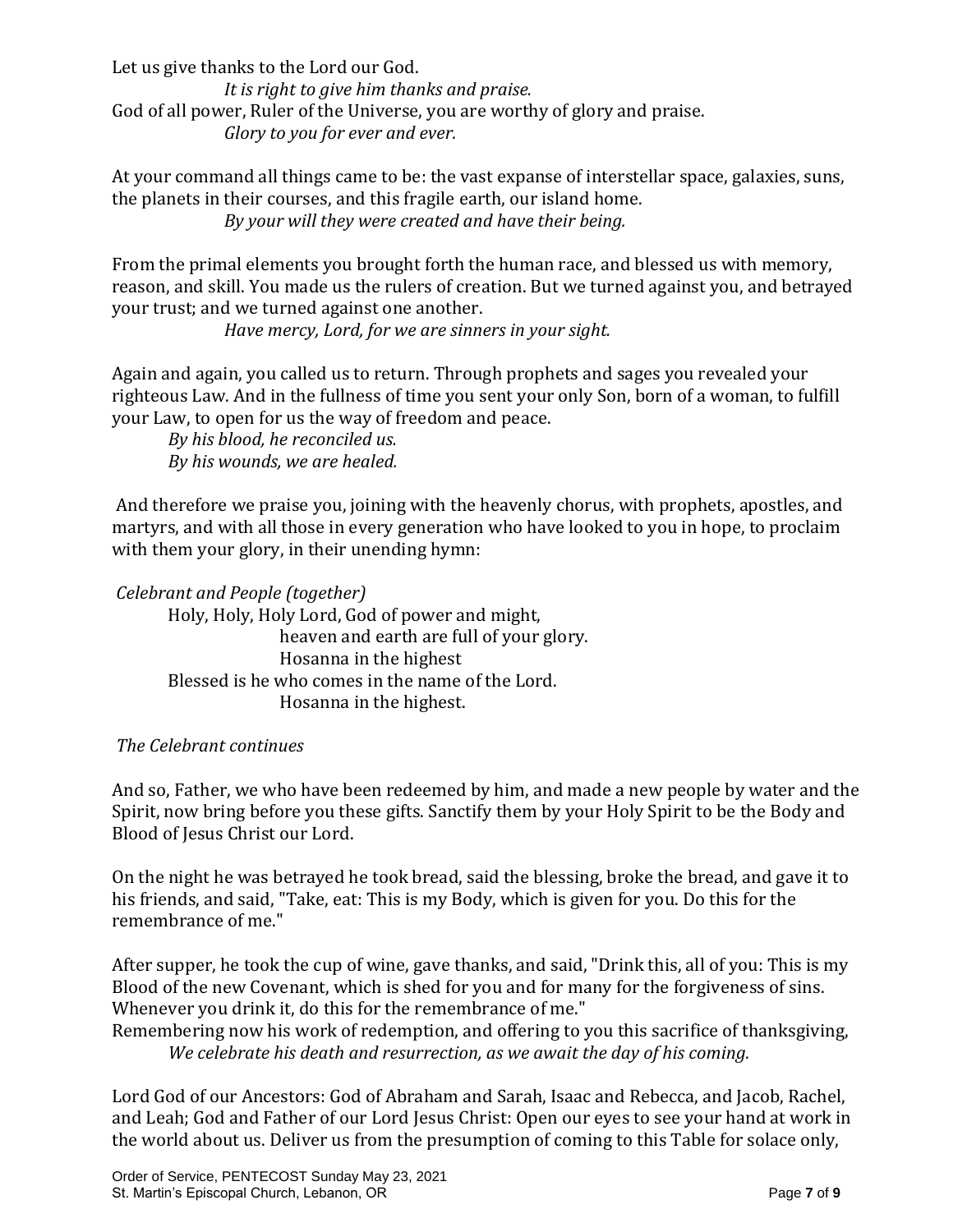and not for strength; for pardon only, and not for renewal. Let the grace of this Holy Communion make us one body, one spirit in Christ, that we may worthily serve the world in his name.

*Risen Lord, be known to us in the breaking of the Bread.*

Accept these prayers and praises, Father, through Jesus Christ our great High Priest, to whom, with you and the Holy Spirit, your Church gives honor, glory, and worship, from generation to generation. *Amen*

# **The Lord's Prayer** ( *sung)* Our Father, who art in heaven, hallowed be thy Name, thy kingdom come, thy will be done, on earth as it is in heaven. Give us this day our daily bread. And forgive us our trespasses, as we forgive those who trespass against us. And lead us not into temptation, but deliver us from evil. For thine is the kingdom, and the power, and the glory, for ever and **ever.** *Amen.*

### **The Breaking of the Bread**

Christ our Passover is sacrificed for us; *Therefore let us keep the feast.*

The Gifts of God for the People of God.

## **Rev. Debbie will tell us how the bread will be served**

The Body of our Lord Jesus Christ keep you in everlasting life. *Amen.*

| <b>Communion Hymn</b> | "O Spirit of the living God,"                                                                                                                        | Hymn 531 |
|-----------------------|------------------------------------------------------------------------------------------------------------------------------------------------------|----------|
|                       | O Spirit of the living God,<br>in all the fullness of your grace,<br>wherever human feet have trod,<br>descend upon our fallen race.                 |          |
|                       | Give tongues of fire and hearts of love<br>to preach the reconciling word;<br>anoint with power from heaven above<br>whenever gospel truth is heard. |          |
|                       | Lot doubmose turns to rediont light                                                                                                                  |          |

Let darkness turn to radiant light, confusion vanish from your path; those who are weak inspire with might: